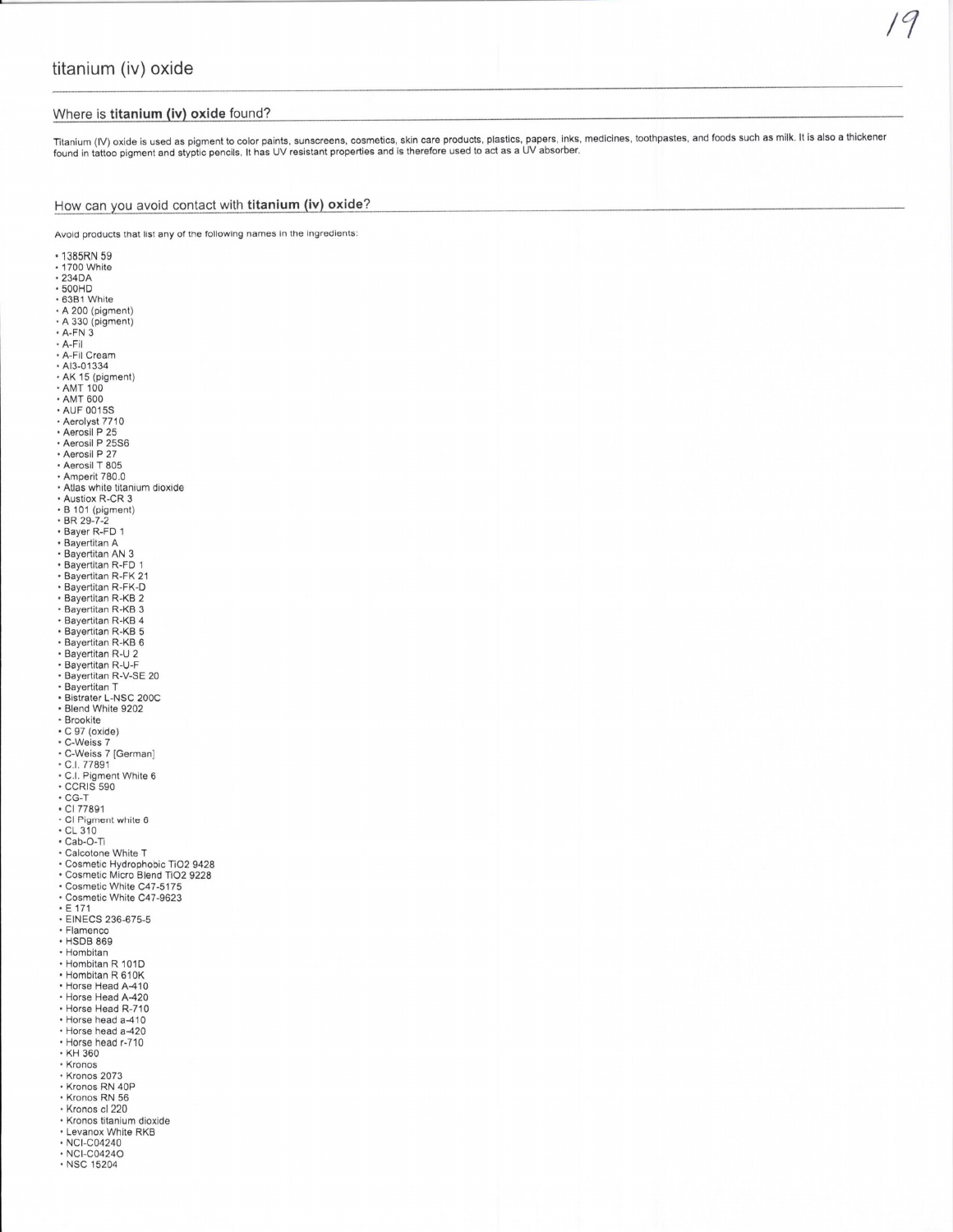- Orgasol 1002D White 10 Extra Cos<br>• P 25 (oxide)
- 
- $\cdot$  Pigment White 6<br> $\cdot$  R 680
- 
- $Rayox$
- $Ro<sub>2</sub>$
- Ruz<br>Runa ARH 20<br>Runa ARH 200
- 
- · Runa RH20
- · Rutile Rutiox CR<br>Ti-Pure
- 
- 
- Ti-Pure R 901<br>- Ti-pure R 900<br>- Tichlor
- 
- · Tin dioxide dust
- Trinidioxide<br>Tiofine<br>Tiona T.D.
- · Tiona td
- $\cdot$  Tioxide
- 
- Tioxide A-DM<br>• Tioxide AD-M<br>• Tioxide R XL
- 
- · Tioxide R-CR
- · Tioxide R-SM<br>· Tioxide R.XL
- · Tioxide RHD
- · Tioxide RSM
- Tipaque
- · Tipaque R 820
- · Titafrance<br>· Titan White
- · Titandioxid
- · Titandioxid (sweden)
- Titandioxid [Swedish]<br>- Titania<br>- Titanic anhydride
- 
- 
- 
- · Titanic oxide<br>· Titanium White
- · Titanium dioxide
- · Titanium oxide
- 
- Titanium oxide<br>- Titanium oxide (TiO2)<br>- Titanium oxide (VAN)
- · Titanium peroxide
- Titanium peroxide (TiO2)<br>- Titanium (IV) oxide<br>- Titan
- · Titanox
- · Titanox 2010
- · Titanox ranc
- · Trioxide(s)
- Tronox
- 
- + Unitane<br>+ Unitane 0-110
- · Unitane 0-220
- + Unitane O-110<br>+ Unitane O-220
- 
- 
- Unitane OR 450<br>• Unitane OR 650<br>• Unitane OR-150
- · Unitane OR-340
- 
- Unitane OR-342<br>• Unitane OR-350<br>• Unitane OR-540
- · Unitane OR-640
- Uniwhite AO
- 
- Uniwhite KO<br>• Uniwhite OR 450
- · Uniwhite OR 650
- \* Zopaque<br>\* Zopaque LDC

### What are some products that may contain titanium (iv) oxide?

**Bar Soaps** 

**Body Washes** 

Cosmetics

Hair Dyes

**Household Products** 

Liquids/Creams/Lotions

Pet Care

Shampoos/Conditioners

**Shaving Products**